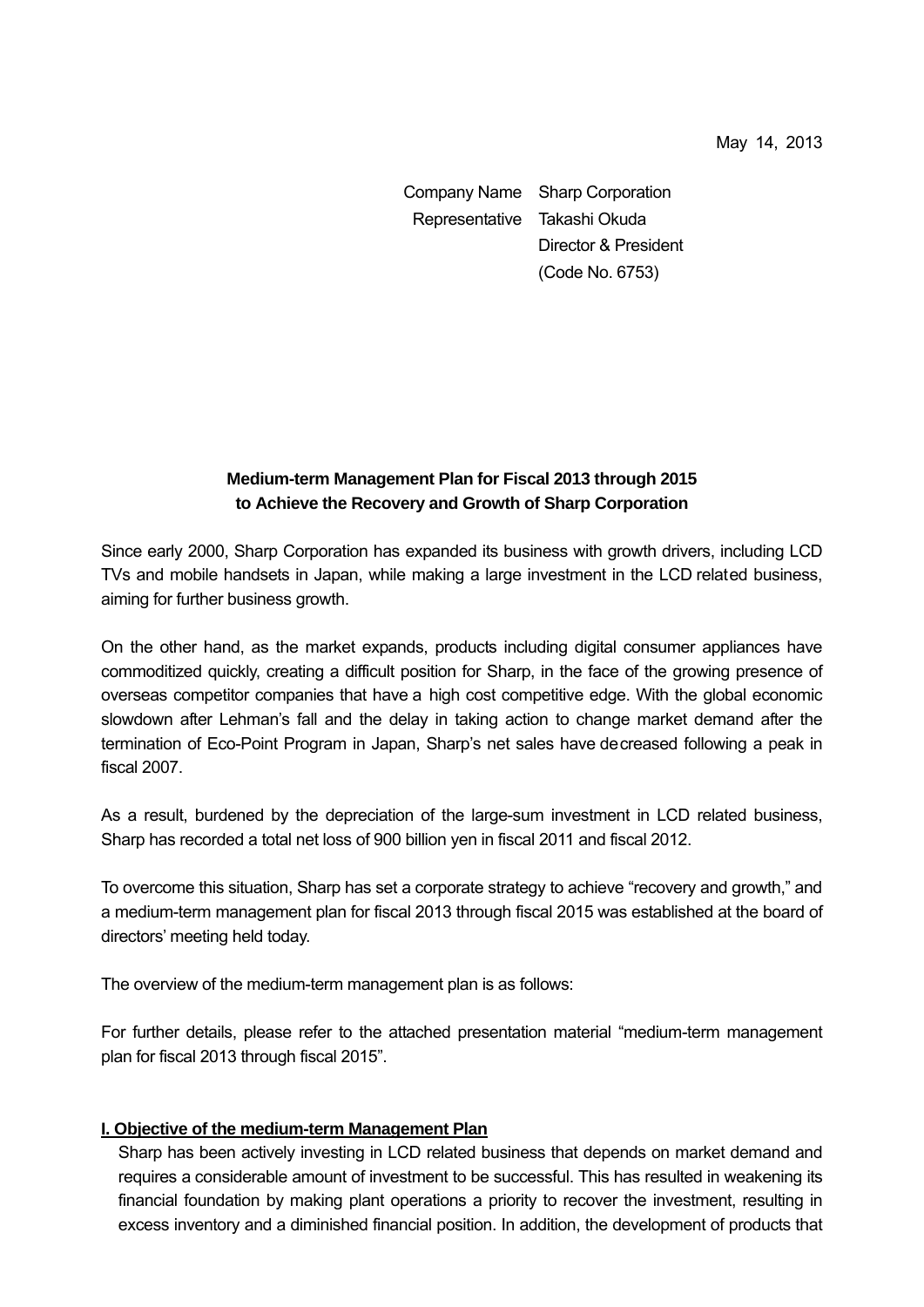lacked a consumer point-of-view made less a ttractive products, and the governance and monitoring of the management performance was insufficient.

Facing these challenges, Sharp has achieved a surplus in net sales for the second half of 2012 with a 270.2 billion increase, compared to the first half of fiscal 2012 supported by strong sales of electronic components, including LCDs and solar cells, and achieving a positive operating income thorough the reduction of fixed costs. With this positive result in operating income as a stepping stone, Sharp plans to become "a new Sharp" by making steady progress in restructuring the business portfolio starting in fiscal 2013, stabilizing profit growth and generating cash flow.

## **II. Basic Strategy and Targeted Goals of the Medium-term Management Plan**

## **1. Basic strategy of medium-term management plan**

Sharp aims to achieve "recovery and growth (return to bond market)" by positioning fiscal 2013 as the restructuring stage and fiscal 2014 through fiscal 2015 as the re-growth stage in this medium-term management plan. To achieve these targeted goals, Sharp has set thre e basic strategies below, to transform corporate structure, which will follow through with the execution of plans and result in the best effort for the business recovery to become "a new Sharp."

- **(1) Shift management resources to "advantageous market and fields"**
- **(2) Exit closed innovation and aggressively utilize alliances**
- **(3) Enforce executions by innovating governance systems**

### **2. Targeted goals of medium-term management plan**

With a head start on the medium-term management plan, including a surplus in the operating income in the second half of fiscal 2012, Sharp is aiming to regain the surplus of the net income for fiscal 2013, the first year of the medium-term management plan, by pushing corporate restructuring to inclu de the review o f business portfolio and the elimination of unprofitable businesses. Fiscal 2014 through fiscal 2015 is positioned as the recovery stage to direct sustainable growth, while Sharp aims to accomplish the consolidated-base numerical goals, stated below:

|                          | Fiscal 2012         | Fiscal 2013       | Fiscal 2015       |
|--------------------------|---------------------|-------------------|-------------------|
|                          | (result)            | (estimate)        | (target)          |
| Net Sales (consolidated) | 2,478.5 billion yen | 2,700 billion yen | 3,000 billion yen |
| Operating Income         | -146.2 billion yen  | 80 billion yen    | 150 billion yen   |
| Net Income               | -545.3 billion yen  | 5 billion yen     | 80 billion yen    |

### **III. Five Main Plans to Achieve Recovery and Growth**

- **1. Restructuring of the current business portfolio**
- **2. Improving the profitability of LCD business**
- **3. Expanding overseas businesses focusing on the ASEAN market**
- **4. Reducing fixed costs by introducing all-Sharp cost restructuring innovations**
- **5. Improving financial positions**

### **IV. Organization / Governance Innovation**

On April 1, 2013, Sharp introduced a business group scheme to its corporate structure. Each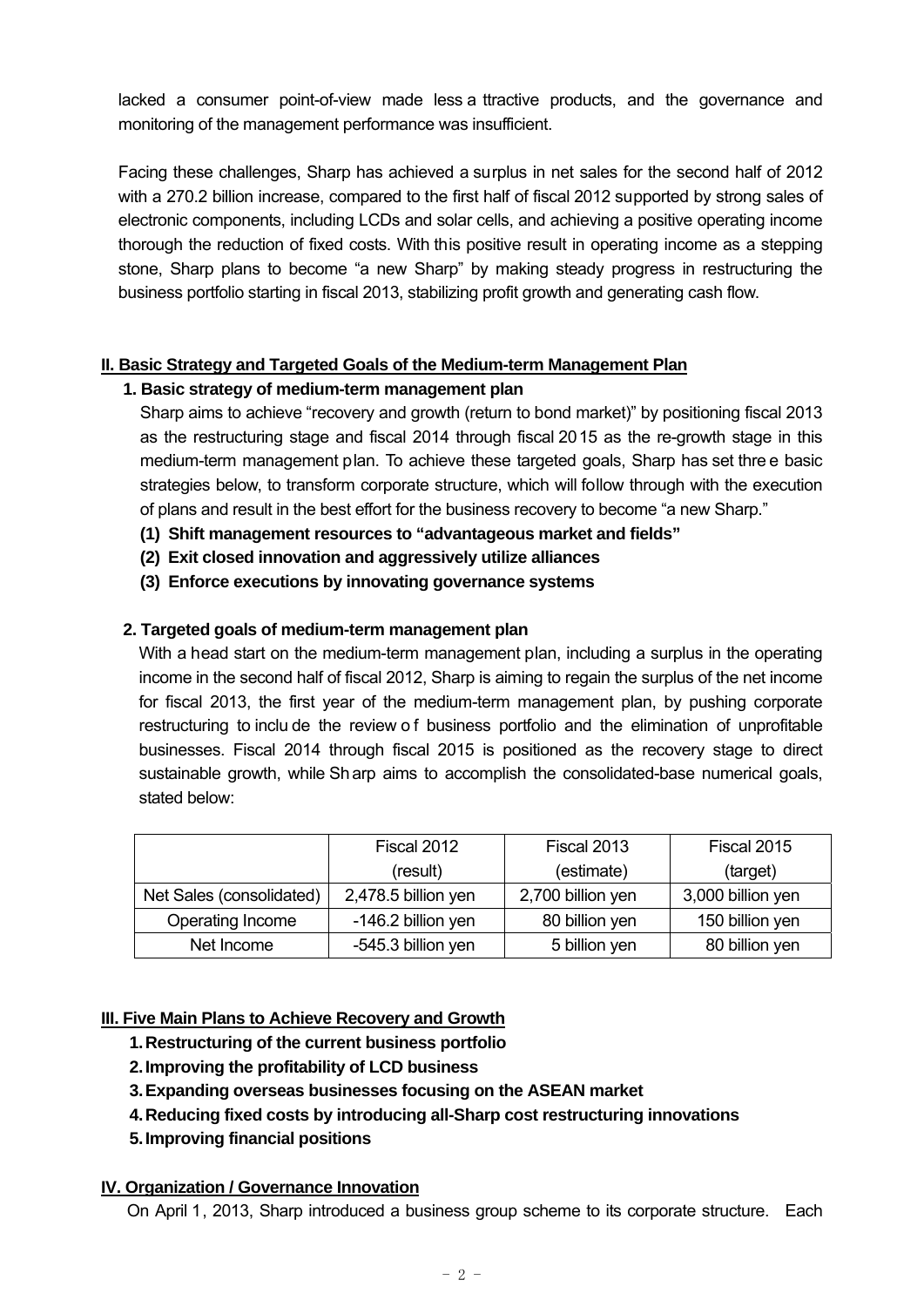business group will engage in thorough management, including planning, development, sales, marketing, and service. This will enable each business group to achieve the management fit for each business scheme as well as allow for the speedy and efficient business management from a consumer viewpoint. At the same time, the "corporate management group" and "structural reform group" were established to strengthen corporate governance within the headquarters and management structure, to accomplish a medium-term management plan.

In addition, Sharp has requested that main banks have personnel with extensive knowledge and experience join Sharp's management. Sharp will continue to strive for business recovery with the cooperation of main banks. Sharp has decided to revamp its management composition effective from June 25, 2013.

## **V. Preconditions for Recovery and Growth**

## **1. Financial Policy – Redemption of convertible bonds and straight bonds**

With the steady progress of this medium-term management plan, Sharp aims to manage the redemption of the bonds by itself, considering every possible manner of financing. With the informal consent of main ban ks, Mizuho Corporate Bank, Ltd. and the Bank o f Tokyo-Mitsubishi UFJ, Ltd., the extension of the current syndicated loan of 360 billion yen (Note 1) due in June 2013, is under discussion with other participating banks. The two main banks provided informal consent to an additional borrowing facility of 150 billion yen (Note 2) and are currently engaging in discussions, prior to the signing of the agreement.

With this support, Sharp will strive to establish the best corporate scheme for the redemption of bonds, in addition to progress with this medium-term management plan to strengthen its financial position.

|                 | (Note 1) current syndicated loan            | (Note 2) additional loan    |
|-----------------|---------------------------------------------|-----------------------------|
| Amount          | 360 billion yen                             | 150 billion yen             |
| Type of loan    | Term loan: 180 billion yen                  | Uncommitted line of credit  |
|                 | Uncommitted line of credit: 180 billion yen |                             |
| Purpose of loan | working capital                             | redemption of (convertible) |
|                 |                                             | bonds                       |
| Arranger and    | Mizuho Corporate Bank, Ltd.                 | same as on the left         |
| agent           | The Bank of Tokyo-Mitsubishi UFJ, Ltd.      |                             |

### **2. Clean up of the Balance Sheet (Net Assets section)**

As of the fiscal year that ended on March 31, 2013, Sharp has recorded a 525 billion yen loss in retained earnings carried forward in the balance sheet. Sharp has decided to reduce capital in order to clean up the "Net Assets section" with losses carried forward to epitomize the start of our new chapter.

Since these actions are accounting transfers within the "Net Assets section" in the balance sheet, this account reclassification will not have no impact on the total amount of net assets, the total number of issued shares and the shares owned by each stakeholder, etc.

(End of Document)